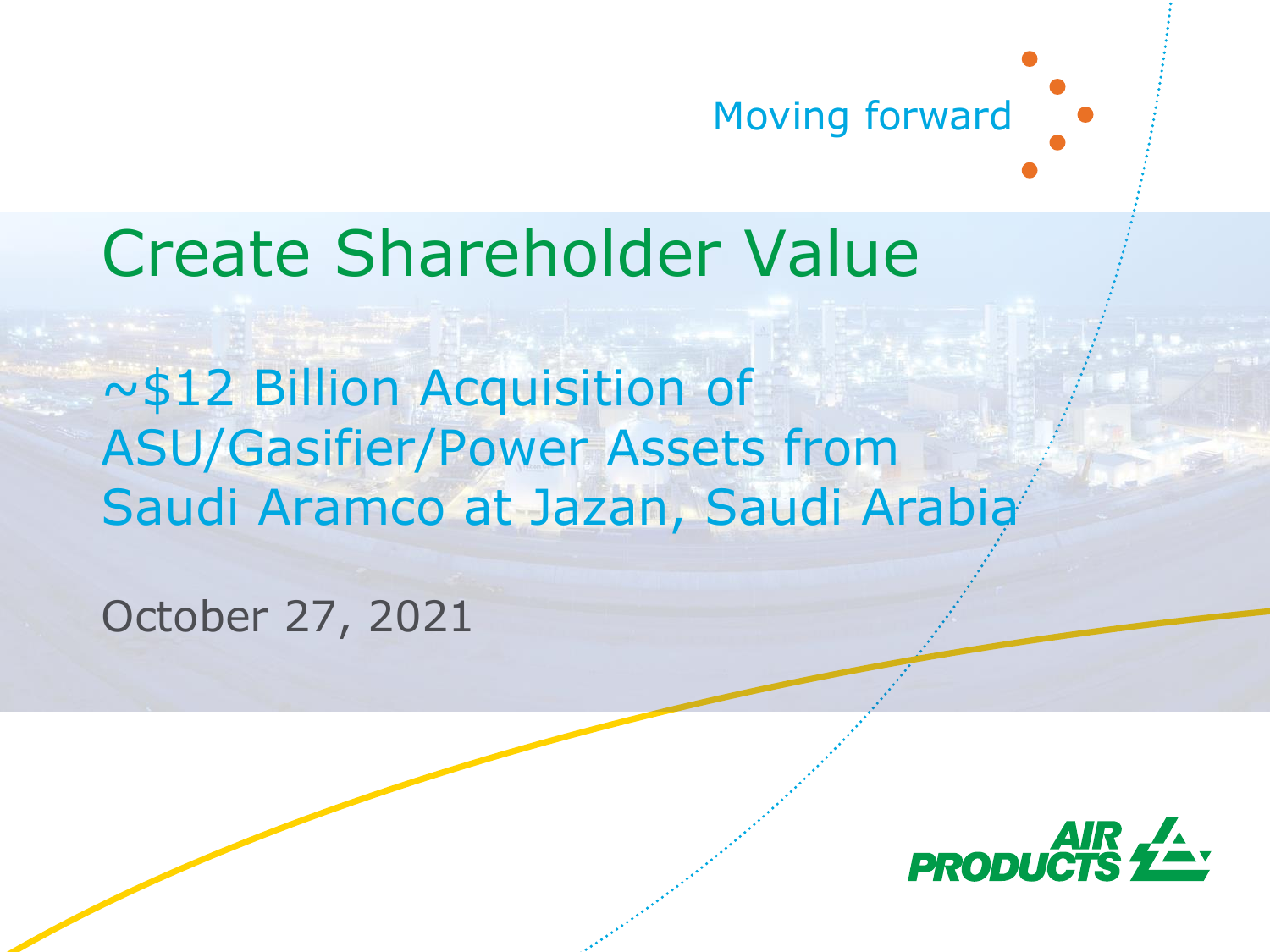

## Forward-looking statements

This presentation contains "forward-looking statements" within the safe harbor provisions of the Private Securities Litigation Reform Act of 1995, including statements about earnings guidance, business outlook and investment opportunities. These forward-looking statements are based on management's expectations and assumptions as of the date of this presentation and are not guarantees of future performance. While forward-looking statements are made in good faith and based on assumptions, expectations and projections that management believes are reasonable based on currently available information, actual performance and financial results may differ materially from projections and estimates expressed in the forward-looking statements because of many factors, including, those disclosed in our earnings release for the third quarter of fiscal 2021 as well as in our filings with the Securities and Exchange Commission. Except as required by law, the Company disclaims any obligation or undertaking to update or revise any forward-looking statements contained herein to reflect any change in the assumptions, beliefs, or expectations or any change in events, conditions, or circumstances upon which any such forwardlooking statements are based.



a a construction de la construction de la construction de la construction de la construction de la construction de la construction de la construction de la construction de la construction de la construction de la construct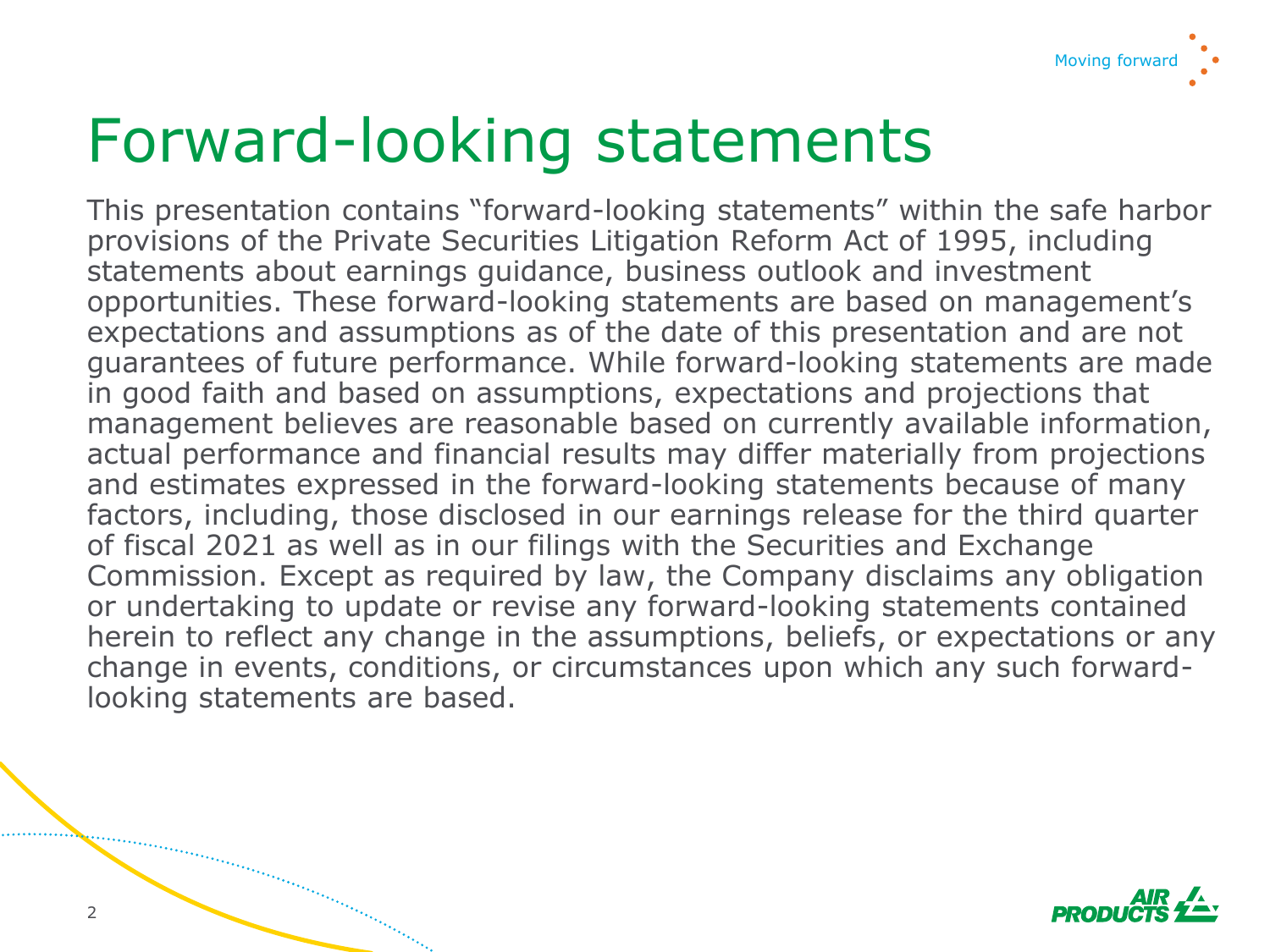### Jazan Joint Venture: Moving forward Supply Saudi Aramco with critical supply of power, steam, utilities and hydrogen

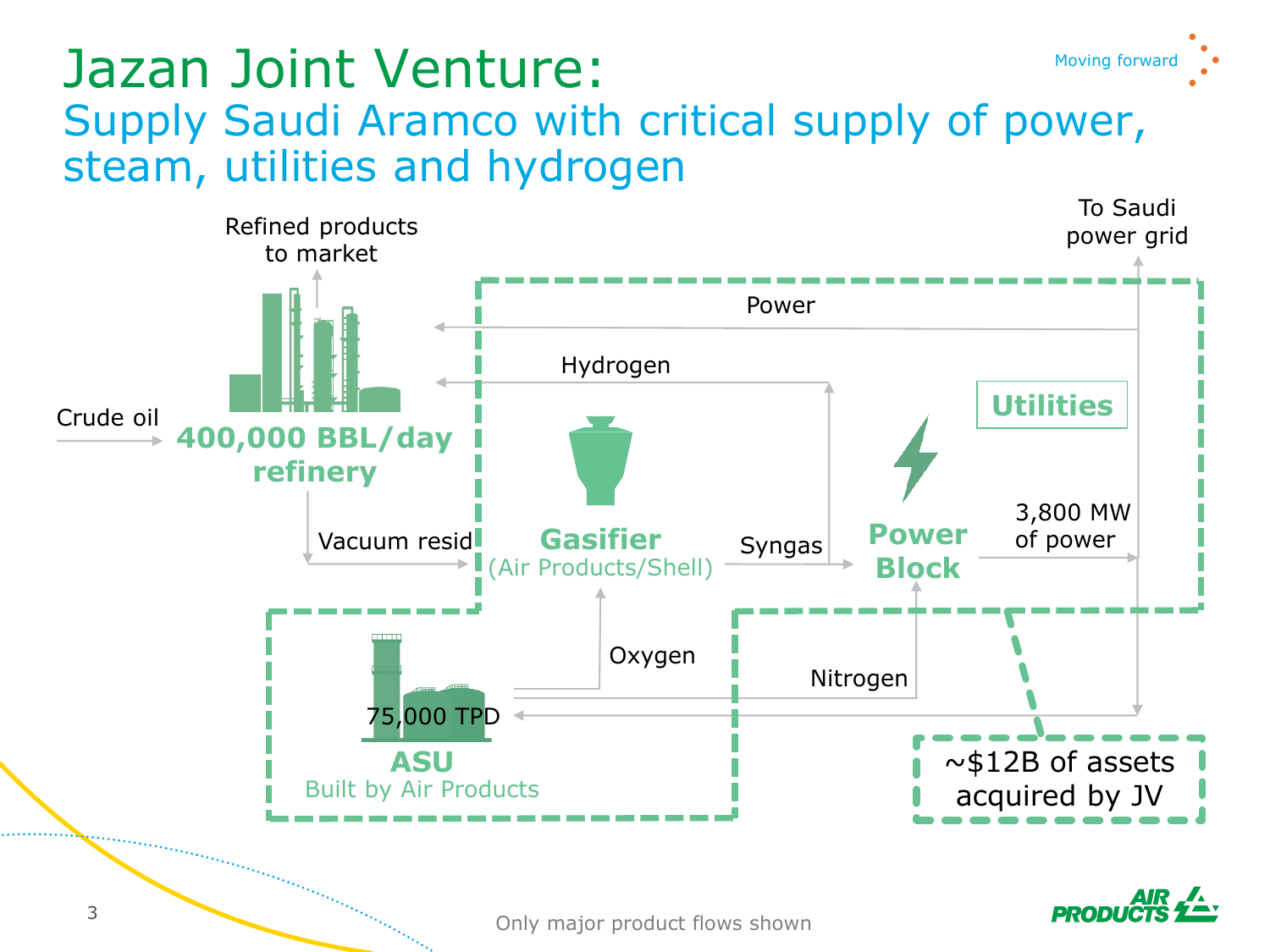

### Jazan: a world-scale project by any measure

#### vs. Air Products' existing business

| # of I/O points                  | 72,000              | • More than all plants in APD 1,000 km<br>Gulf Coast pipeline system combined                 |
|----------------------------------|---------------------|-----------------------------------------------------------------------------------------------|
| <b>Syngas production</b>         | 2.5B scfd<br>syngas | $\cdot$ ~16 typical large SMRs<br>• Largest syngas from residue gasifiers<br>$(15$ gasifiers) |
| <b>Team size</b><br>(direct emp) | $800+$              | • 30x staffing of a typical SMR                                                               |
| <b>Construction hours</b>        | $300MM+$            | • 60x construction hours of a typical SMR site                                                |
| <b>Industrial Gas produced</b>   | $\sim$ 75,000 MTPD  | • World's largest industrial gases complex $(O_2/N_2)$                                        |

#### vs. common references

| <b>Site size</b>        | 3,300,000 sq<br>meters | • 460 soccer fields                                                                     |
|-------------------------|------------------------|-----------------------------------------------------------------------------------------|
| <b>Seawater cooling</b> | 500,000<br>$NM^3/hr$   | • 200 Olympic-sized swimming pools<br>every hour                                        |
| <b>Power</b>            | 4 GW/hr                | • Largest production capacity with<br>syngas turbines<br>• Power consumption of Denmark |

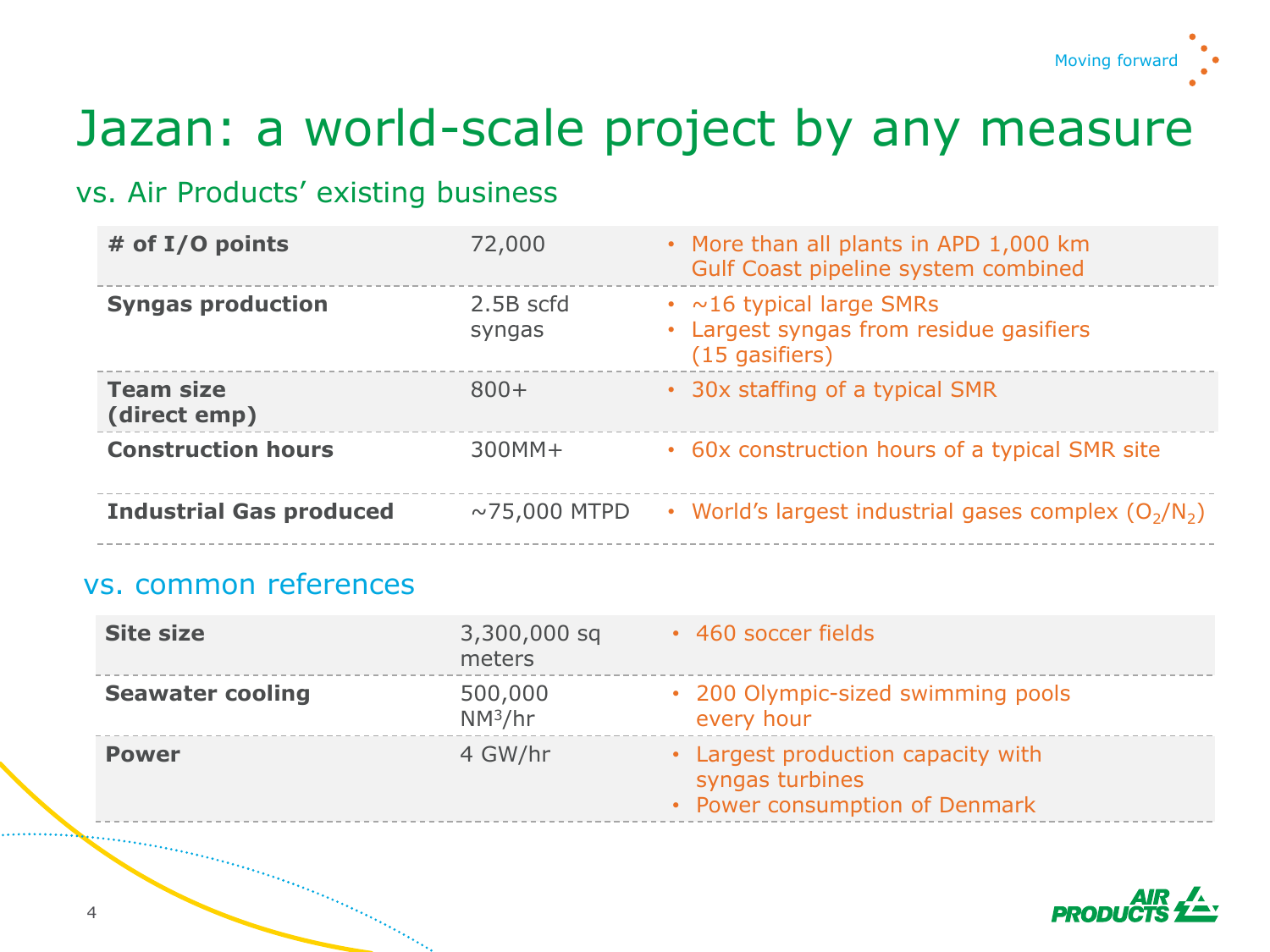

### Air Products 50.6% JV owner: Moving forward with ACWA and Saudi Aramco



#### **Shareholders**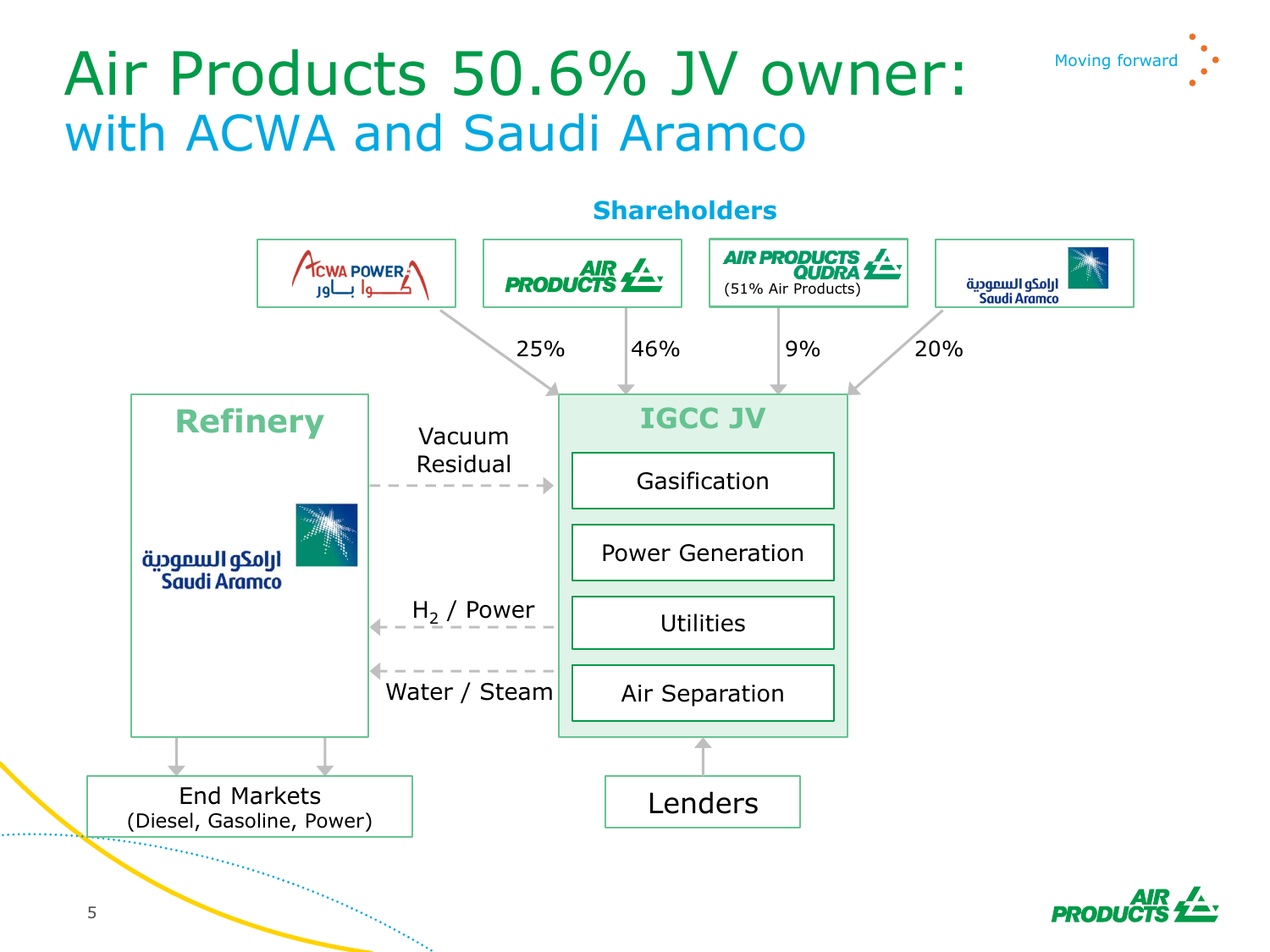

## Jazan JV

- ASU, Gasification, Power, Utilities Assets  $= \sim $12$  billion
- Ownership (Air Products total ownership = 50.6%)
	- Air Products 46%
	- ACWA Power 25%
	- Saudi Aramco 20%
	- Air Products Qudra 9%
		- 51% Air Products / 49% Qudra Energy
- Funding  $= 40\%$  equity / 60% non-recourse project financing - Air Products' equity share  $\sim$  \$2.4B
- JV will:
	- Own and operate the facility for 25 years
	- Receive a monthly fee from Saudi Aramco for supply of power, steam, utilities and hydrogen

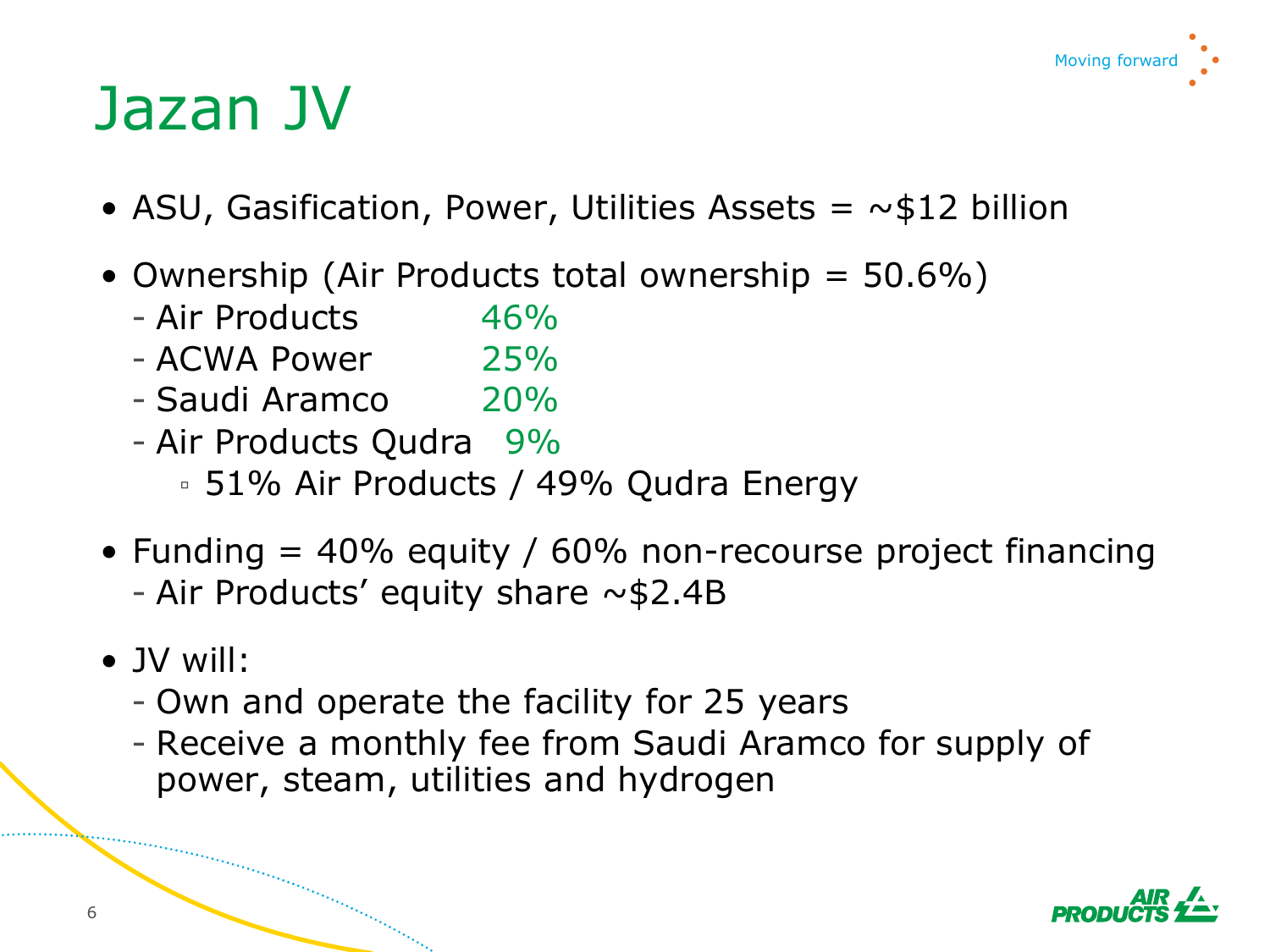# Air Products financials

- Air Products will not consolidate JV results (i.e., Equity Affiliate Income)
- Accounted for as a financing transaction
- Two-phase closing



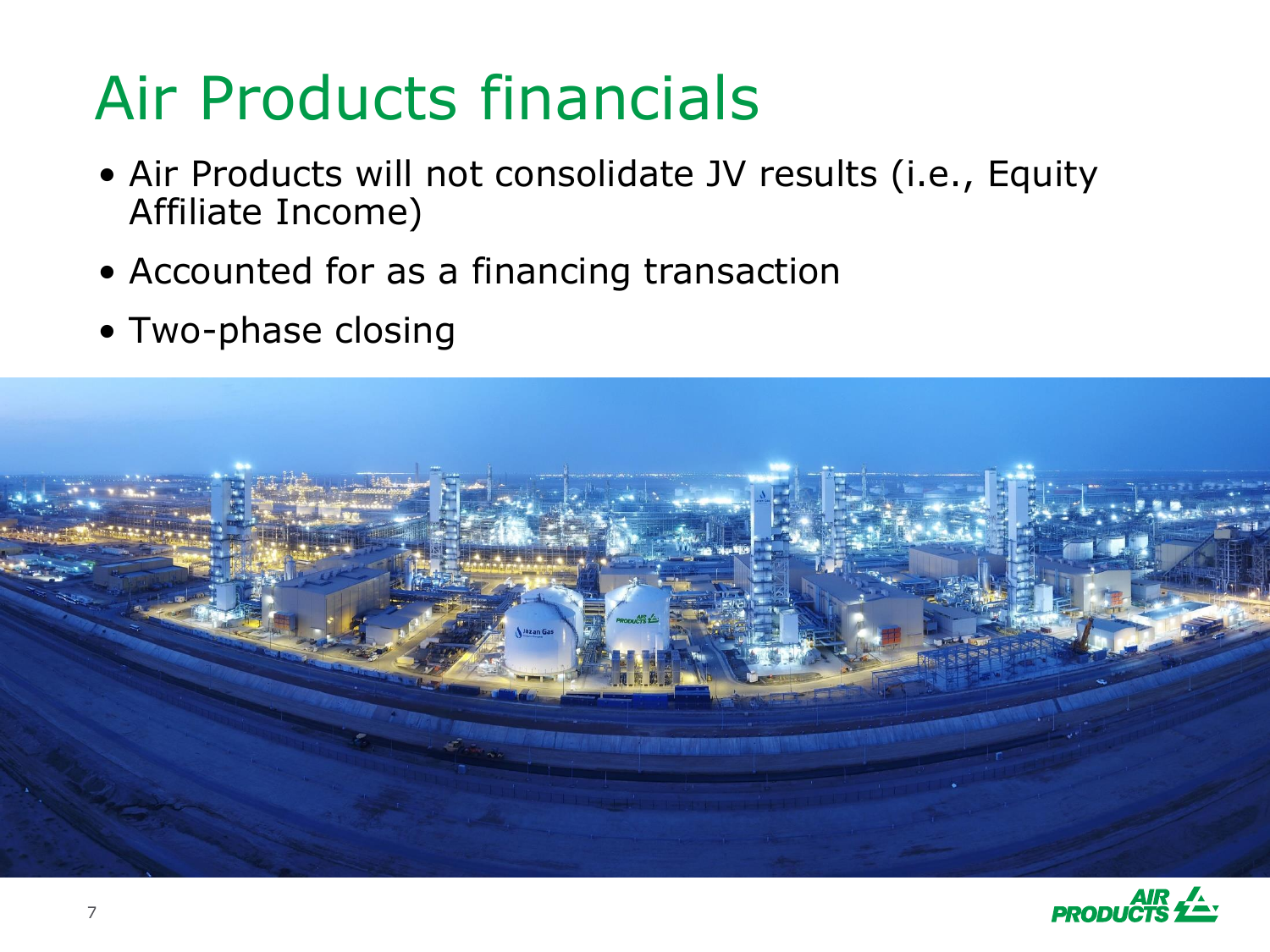## Moving forward

# Air Products financials

- Full  $\sim$  \$12 billion financial commitments completed
- Phase I Assets closed October 2021
	- Phase I Assets = ASU, utilities and portion of gasification, syngas cleanup and power assets
	- Approx. 60% of equity & debt paid  $\rightarrow \sim$  \$1.5 billion AP equity
	- **Annual Phase I Fee to JV results in approximately \$0.80 - \$0.85 EPS to Air Products**
- Phase II Asset closing expected 2023
	- $-$  Phase II Assets  $=$  balance of assets
	- Approx. 40% of equity & debt paid  $\rightarrow \sim$  \$0.9 billion AP equity
	- **Average Annual Phase I + Phase II fee to JV results in approx.:**
		- **~\$1.35 average annual EPS to Air Products: Phase II closing through Year 10**
		- **~\$1.15 average annual EPS to Air Products: Year 11 - 15**
- Maintenance costs drive modest EPS variation

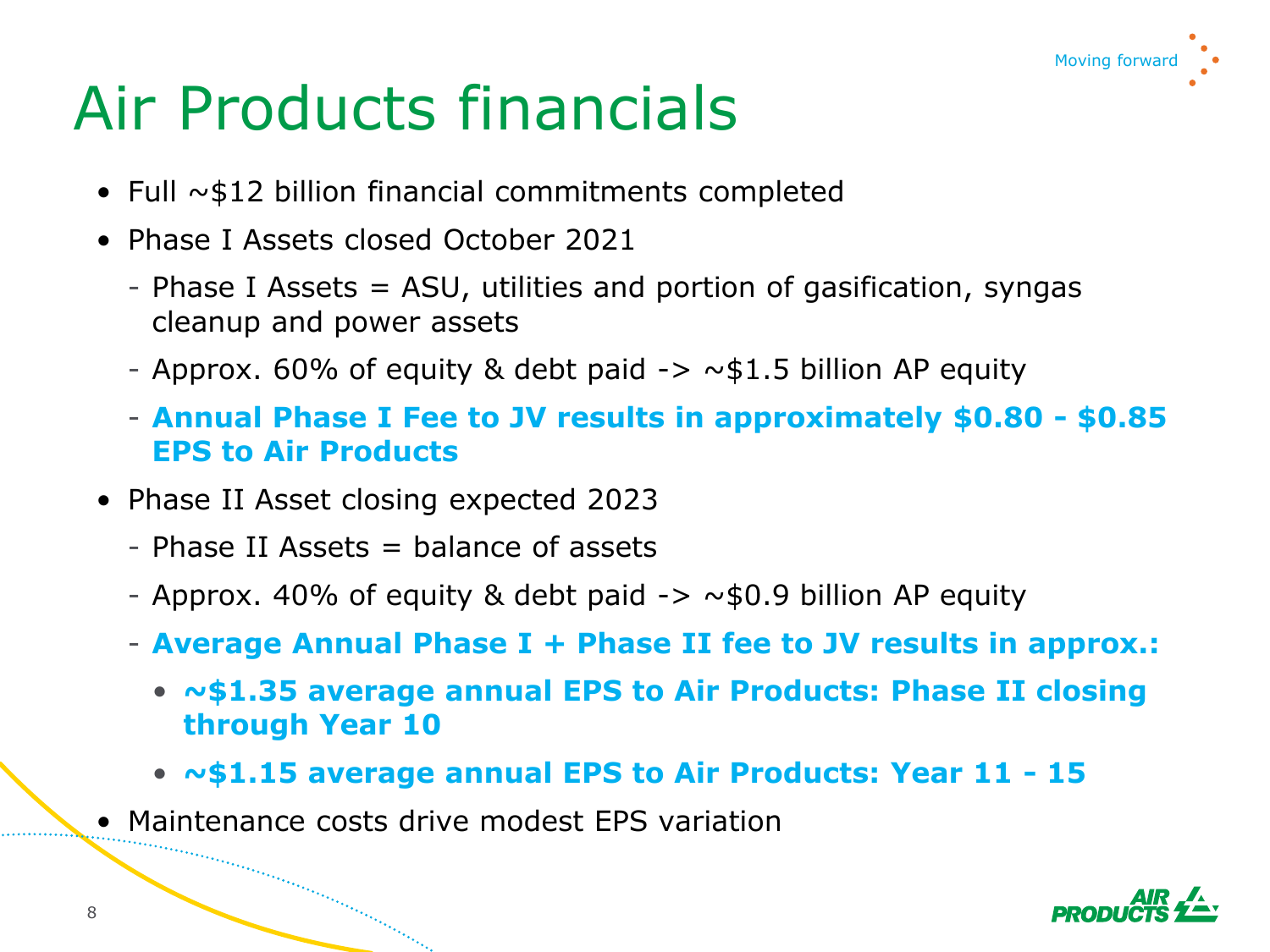

**Air Products is very proud to have completed this complex transaction with Saudi Aramco and is very proud of the JV with Saudi Aramco and ACWA Power.**

**Air Products remains committed to investment in Saudi Arabia and supporting the Kingdom's Vision 2030.**